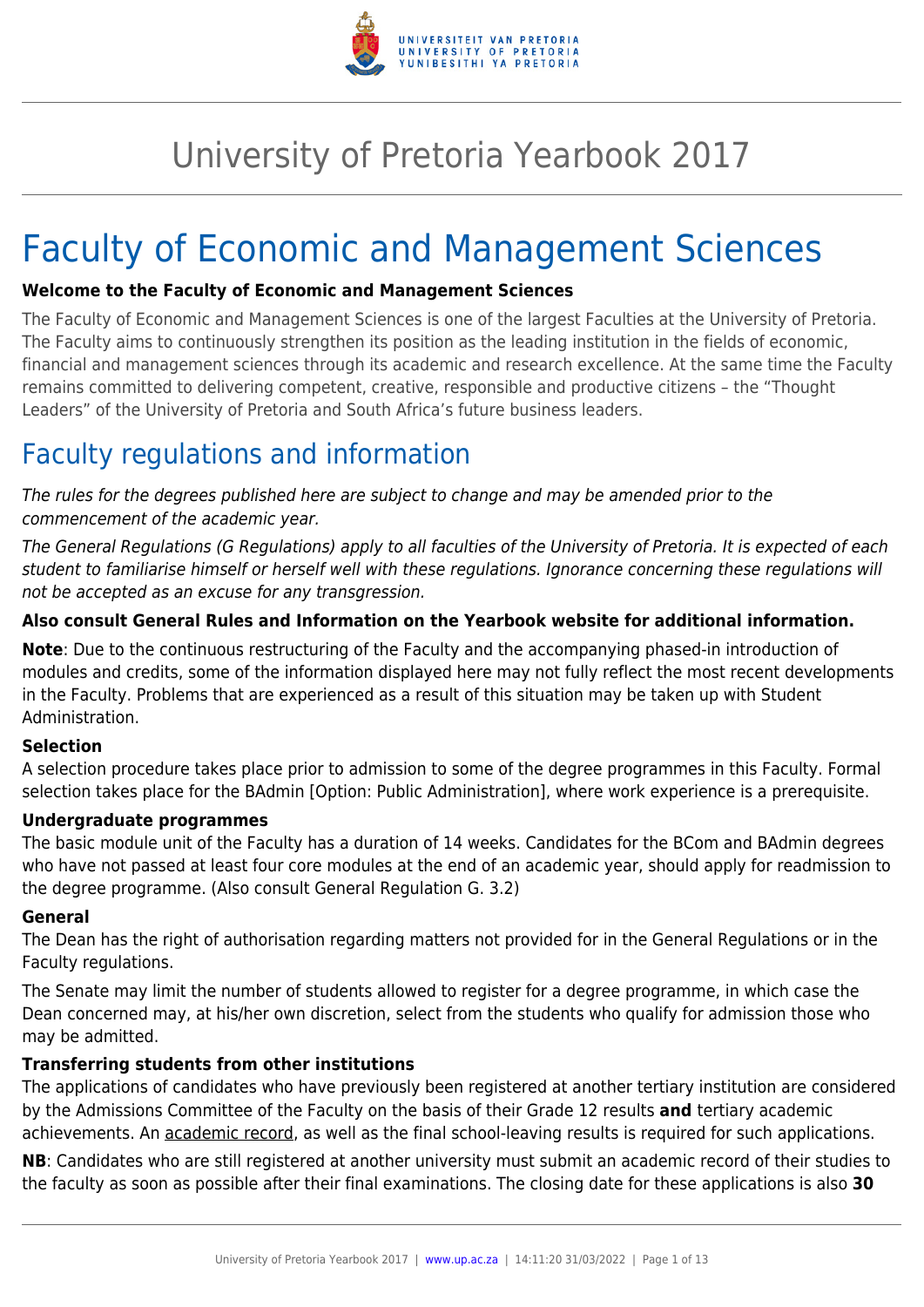

### **September**.

#### **Academic literacy**

Training in academic literacy is offered as part of the study programmes. Please refer to the curricula for more information.

### **Concurrent registration for two fields of study**

With the permission of the dean/deans concerned, a student may register for a degree, diploma or certificate and another degree, diploma or certificate, whether undergraduate or postgraduate, simultaneously, subject to the regulations applicable to the fields of study in question and to any other stipulations the dean/deans may prescribe on the condition that there shall be no overlap in the course content of the first degree, diploma or certificate and the second degree, diploma or certificate. Such a concession may be withdrawn by the dean(s) con-cerned if the student does not perform satisfactorily. (See General Reg G.6.)

#### **Minimum study periods and requirements for bachelor's degrees**

A bachelor's degree is conferred on a student only if he or she complies with the minimum period of study and other requirements as stipulated in the Joint Statute and the regulations of the University pertaining to the acquisition of that degree. (See General Regulation G.7.)

Periods of attendance at and credits for modules which a student obtained at the University and which did not form part of the requirements for a degree already conferred on a student, may be accepted by the dean in consultation with the head of the department concerned, for a bachelor's degree, provided that the student complies with the stipulations in G.8.1 and G.9.4(a).

Subject to the stipulations of the Joint Statute, the dean may accept periods of attendance as a registered matriculated student at any other tertiary institution approved by Senate for this purpose, as part of the student's attendance record for a bachelor's degree.

#### **Examinations**

- a. A student is admitted to an examination only if the lecturer of that module in consultation with the head of the department, certifies that the student has prepared himself or herself satisfactorily by due performance in his/her work and has fulfilled the attendance requirements. Class attendance in all modules and for the full duration of all programmes is compulsory for all students.
- b. A student may be refused admission to the examination or promotion to a subsequent year of study if the prescribed tuition fees are not paid.
- c. A student may be refused admission to the examination or promotion to a subsequent year of study if he/she fails to fulfil the attendance requirements. Class attendance in all modules and for the full duration of all programmes is compulsory for all students.
- d. In exceptional cases, where it is deemed appropriate, the Dean of a faculty may excuse a student from attending all or part of a module.
- e. The minimum semester mark to be admitted to an examination in a first-semester module on 100-level is 30%, and the semester/year mark for admission to an examination in all other modules is 40%.
- f. The examinations for first-semester modules take place in May/June, while all other examinations (secondsemester modules and year modules) take place in October/November (also consult General Regulation G.12).

#### **Pass requirements and subminima in examinations**

A final mark of at least 50% is required to pass a module. The year or semester mark must fall within a range of 40%-60% and the examination mark must fall within a range of 40%-60% of the final mark. Deviations from this rule can be approved by the Dean. The formula that is used to determine the final mark will be specified in the study guide of the module.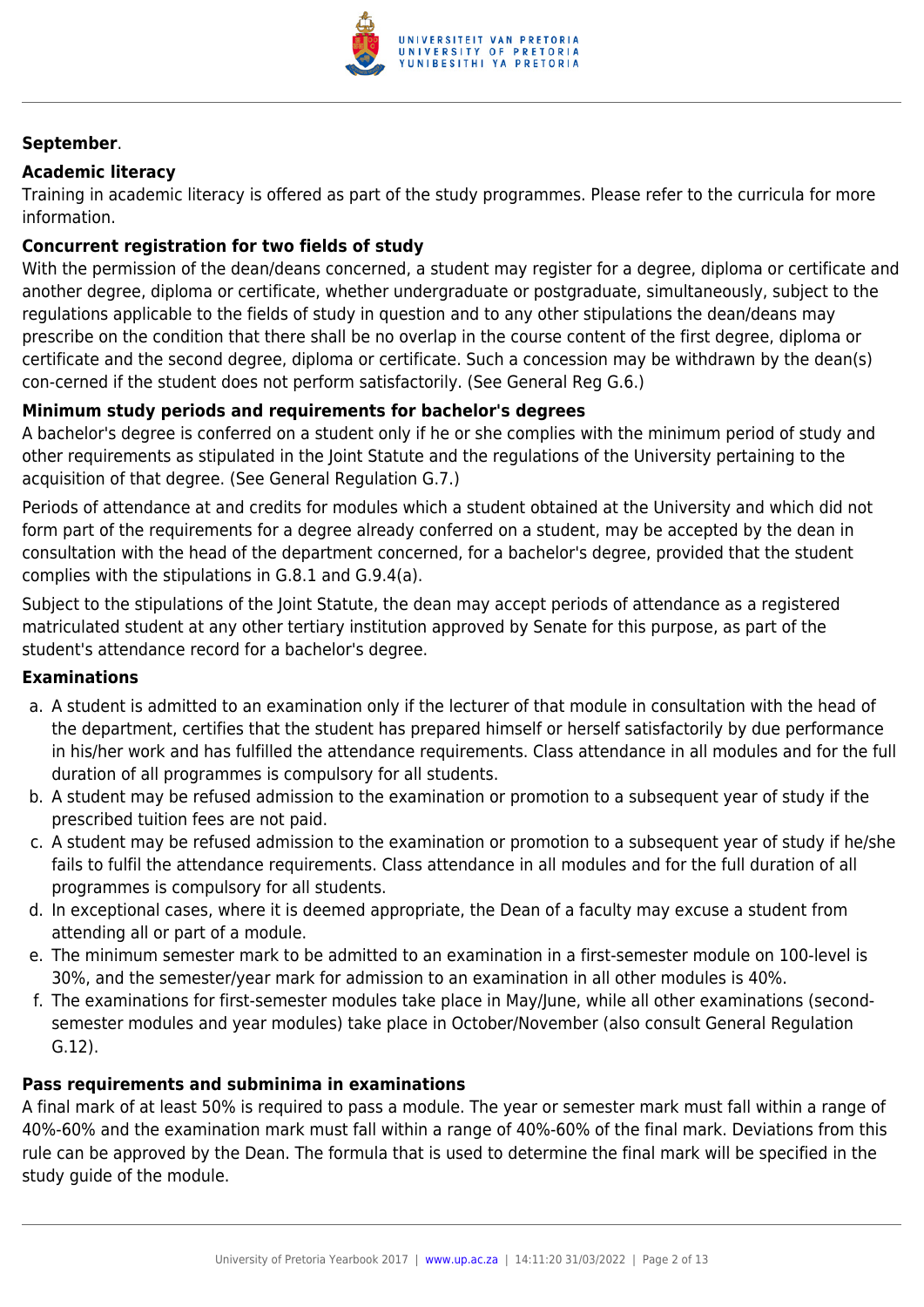

### **Ancillary examinations**

After completion of an examination and before the examination results are announced, the examiners may summon a student for an ancillary examination on particular aspects of the work of that module.

#### **Re-marking of examination papers**

After an examination, departments give feedback to students about the framework that was used by the examiners during the examination. The way in which feedback is given, is determined by the heads of department. Students may apply for remarking of an examination paper after perusal and within 14 calendar days of commencement of lectures in the next semester. The prescribed fee has to be paid. The paper will then be re-marked by an examiner appointed by the head of the department (also consult General Regulation G.14).

#### **Supplementary examinations**

(Also consult General Regulation G.12, par. 4.3, 4.4, 4.5)

- a. Supplementary examinations in first-semester modules take place after the May/June examinations, while those in second-semester and year modules take place after the October/November examinations.
- b. A student may be admitted to a supplementary examination in a module, in cases where
- i. a final mark of between 40% and 49% has been obtained, or
- ii. a pass mark has been obtained, but the required subminimum in the examination section of the module or divisions thereof has not been obtained.
- c. If the module, in which a final mark of between 40% and 49% has been obtained, is a first-semester module at 100-level, a supplementary examina-tion must be granted. For all other modules, the Department has the discretion to allow a student to write a supplementary examination.
- d. To pass a supplementary examination, a student must obtain a final mark of 50% the semester or year mark is not taken into consideration.
- e. The highest final percentage a student can obtain in a supplementary examination is 50%.
- f. Special supplementary examinations are not arranged for students who are unable to write the examination for whatever reason, at the scheduled times.
- g. Supplementary examinations cover the same subject matter as was the case for the examinations.

## **Aegrotat/extraordinary examinations**

(Also consult General Regulation G.12, par. 5.1 and 5.2)

- a. A student who is prevented from preparing for an examination, or from sitting for it, owing to unforeseen circumstances or illness, may be granted permission by the Dean to write an aegrotat/extraordinary examination in the particular module(s).
- b. An application to sit for an aegrotat/extraordinary examination, supported by applicable corroborative proof (for example an original medical certificate), must be submitted to the Student Administration office, not later than 3 (three) days after the module should have been written, provided that an application that could not be submitted in time may also be submitted for consideration, provided that there is a valid reason.
- c. Once a student has sat for an examination, he or she may not afterwards apply for an aegrotat/extraordinary examination on the basis of unforeseen circumstances or illness.
- d. A student who has been granted permission to write an aegrotat/ extraordinary examination, and then fails to write the examination will not be allowed another opportunity to write any further examination in the specific module.
- e. A student who wrote an aegrotat/extraordinary examination does not qualify for a supplementary examination.

### **Special examinations**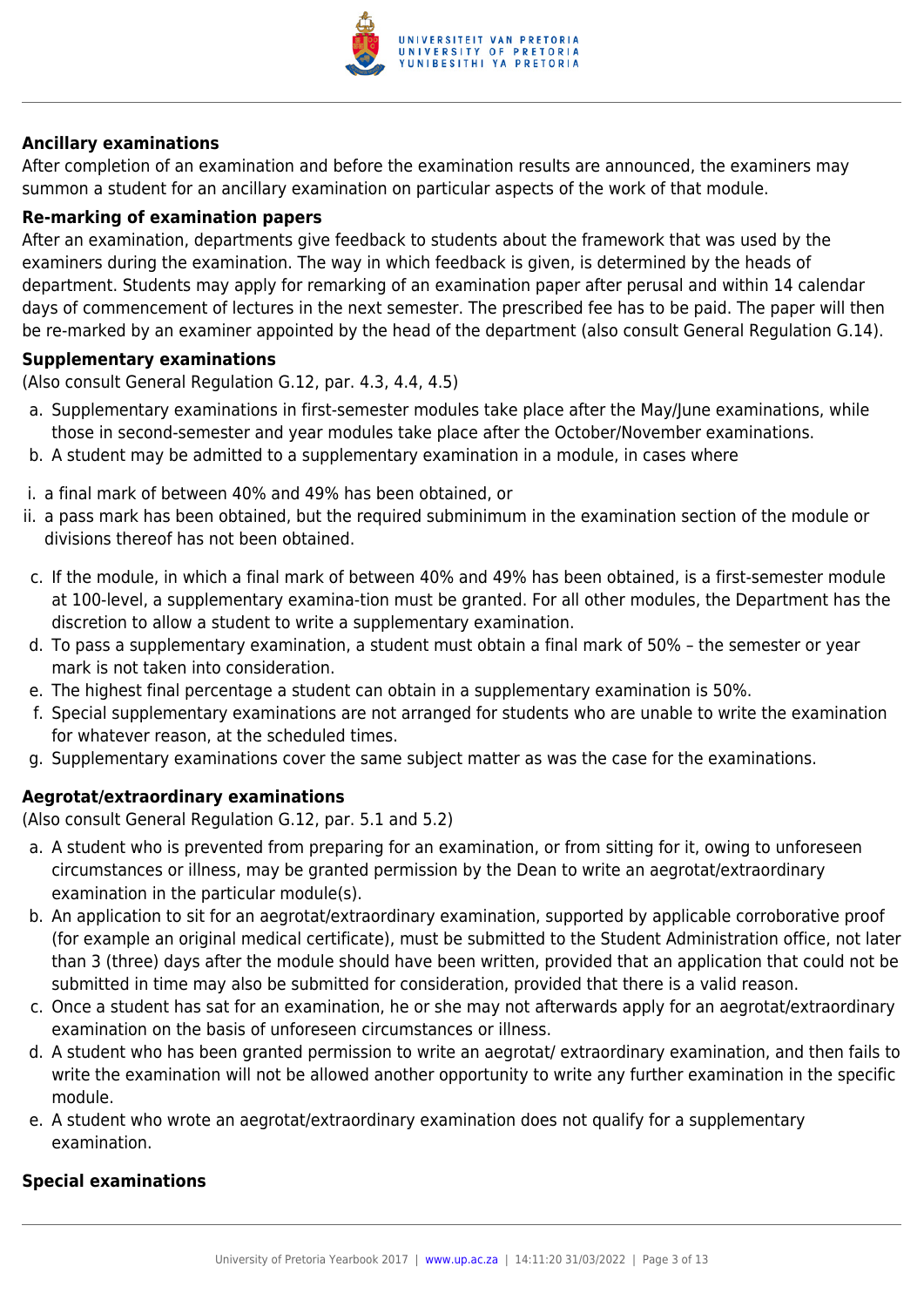

(See General Regulation G.12, par. 6.1)

- a. A student registered for the BCom or BAdmin degree programme and who complies with all the requirements for the degree, with the exception of a maximum of two 14-week modules, or the equivalent, may be admitted to a special examination in the module(s) concerned at the end of the following semester or earlier.
- b. A student only qualifies for a special examination if he/she were admitted to and sat for the prescribed examination in the final (preceding) examination period.
- c. If the special examination is conducted before 31 January, such a student must not register again for the module/s concerned and the examination is treated as a supplementary examination.
- d. If the special examination is conducted after 31 January, the student must register again for the module/s concerned and a semester mark, examina-tion mark and final mark must be obtained in an appropriate manner. In such a case, the result of the examination will not be taken into consideration with a view to the graduation ceremonies in March/April.
- e. All the regulations applicable to a supplementary examination, also apply to a special examination (Reg G.12.4).

### **Application of old and new regulations and validity of modules**

### (See General Regulations G.3 and G.5)

Subject to transitional measures laid down by the Faculty, a student must complete his or her degree in accordance with the regulations that were applicable when he or she first registered for a specific field of study or specialisation. If a student interrupts his or her studies or changes a field of study or specialisation, the regulations applicable in the year in which studies are resumed, or the field of study is changed, apply.

A student who fails to renew their registration for a degree or a module within the five years of first registration for the degree will need to apply for re-registration as outlined in General Regulation G.3.2 and obtain written permission from all Heads of Departments confirming acceptance of validity of previously passed modules.

### **Recognition of modules**

### (See General Regulations G.8 and G.9)

Credit for modules passed at other institutions is restricted to first-year (100-level) modules, provided that the date of the student's National Senior Certificate with admission to degree studies becomes effective before 2 April of the academic year in which such a module was completed. A student who is in possession of a bachelor's degree may not present any modules passed for that degree for another field of specialisation or degree in this Faculty.

### **Postgraduate programmes**:

### **1. General selection principles for postgraduate study**

In the Faculty of Economic and Management Sciences, all postgraduate applicants are subject to a selection process which differs from department to department and will be published in the departmental brochures and on the departmental webpages.

Selection is based on the content of and performance in the prior degree, bridging arrangements (where required), academic merit, prior work experience and research ability (For more detail, please refer to the departmental postgraduate selection criteria on the departmental website).

The HOD in consultation with the departmental Postgraduate Selection Committee reserves the right to request students to write an admission examination or to prescribe additional admission requirements or additional modules when deemed necessary (For more detail, please refer to the departmental postgraduate selection criteria).

Admission for all qualifications is subject to supervisory capacity in the field of specialisation in the relevant department and the department has the right to limit the number of students per year. The maximum number of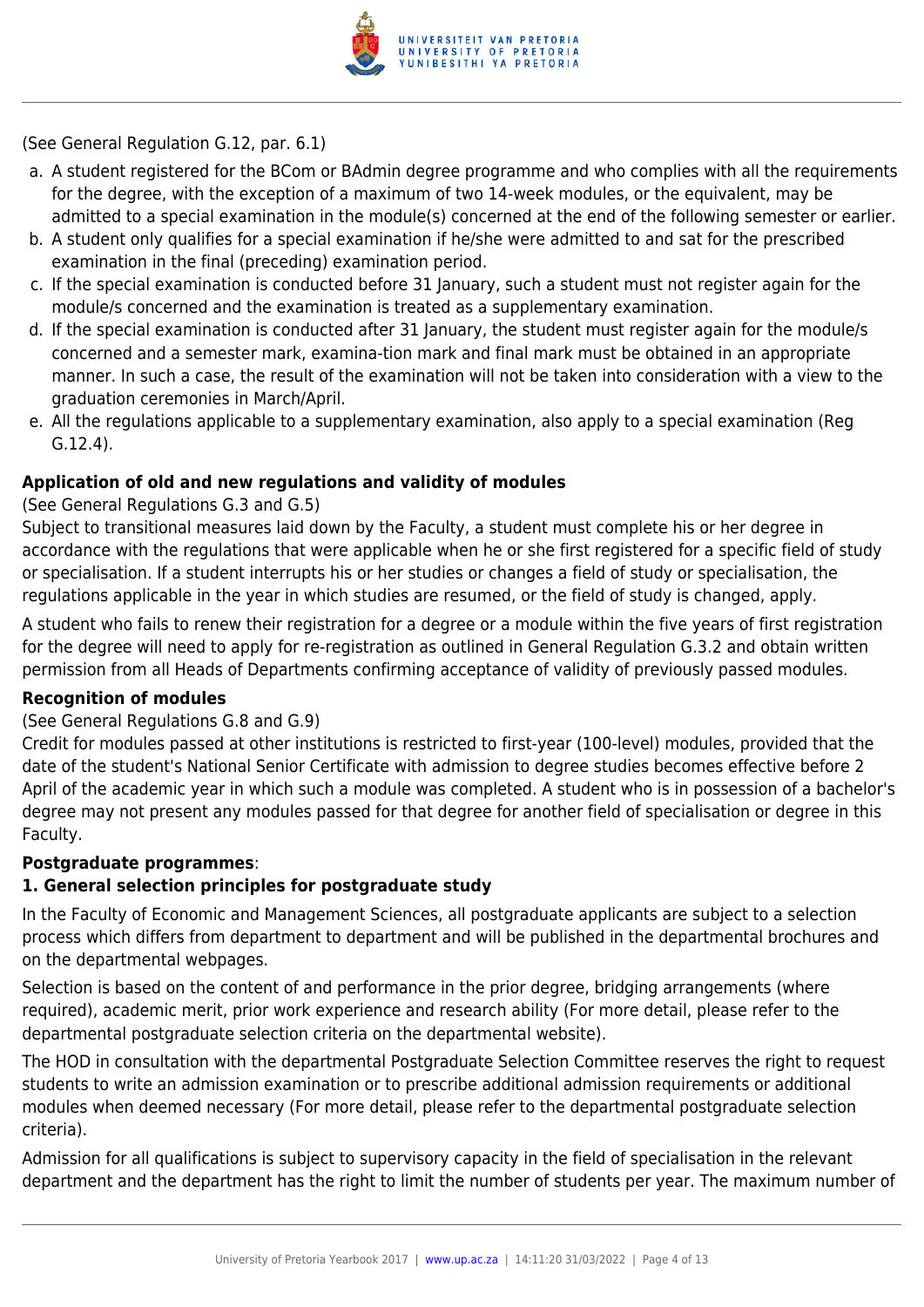

students to be admitted per year will be published on the departmental website.

Research proposals for master's and doctoral applicants should be in line with the research focus of the Department which is published on the departmental website.

Only applicants who comply with the requirements set out in this document will be considered for selection. However, the achievement of the requirements does not guarantee admission as only a limited number of students can be accommodated.

### **2. Consideration will be given for the diversity profile of students in accordance with the University strategy.**

Incomplete applications and applications that are received after the closing date will not be considered for selection.

Any false information provided by a student in his/her application will result in the exclusion of the application.

Selected applicants must, within 30 days from receiving the letter of admission, return the acceptance form and pay the prescribed deposit. Applicants, who comply with the minimum requirements but are not selected, will be placed on a waiting list and will be considered for admission when space becomes available.

A dean may, on the recommendation of a particular Postgraduate Committee, cancel the registration of a student if the student fails to comply with the minimum requirements determined by the faculty board – on condition that a student may request that the dean reconsider the decision in terms of the set procedures. The general rule is that a student for a doctorate must complete his or her studies within three years, with a possible limited fixed extension, after first registering for the degree.

#### **3. Renewal of registration**

Students of the University are registered for one year of study, or for a shorter period determined in general or in specific cases by the Council. After a year or period of study has expired, students wishing to continue their studies at the University must renew their registration and pay such fees for renewal of registration as are prescribed by the Council from time to time.

Re-registration for an honours degree or a postgraduate diploma is permitted only if the student has passed at least the equivalent of four semester or two year modules in a particular year of study – on condition that faculty boards may stipulate other requirements for progress that students must comply with in order to be readmitted.

Subject to exceptions approved by the Dean, on the recommendation of the head of the department, a student may not sit for an examination for a postgraduate qualification more than twice in the same subject. This applies to both modules and the dissertation.

### **4. Recognition of modules passed at this university**

If a student wishes to continue his/her study after an interruption, the Dean, on the recommendation of the head of the department may require either that such a student should repeat certain modules already passed or that supplementary work in these modules be undertaken with a view to the continuation of his/her studies.

Periods of attendance at and credits for modules which a student obtained at the University and which did not form part of the requirements for a degree already conferred on a student, may be accepted by the Dean in consultation with the head of the department concerned, for an honours degree, provided that the student complies with the stipulations in G.8.1 and G.9.4(a).

#### **5. Degree with distinction**

In order to be awarded a postgraduate degree/diploma with distinction, a student must meet the following criteria:

● Obtain a Grade Point Average of at least 75% including at least 75% for the research component in the case of an Honours degree; 75% in the mini-dissertation in the case of a coursework Master's degree or 75% for a full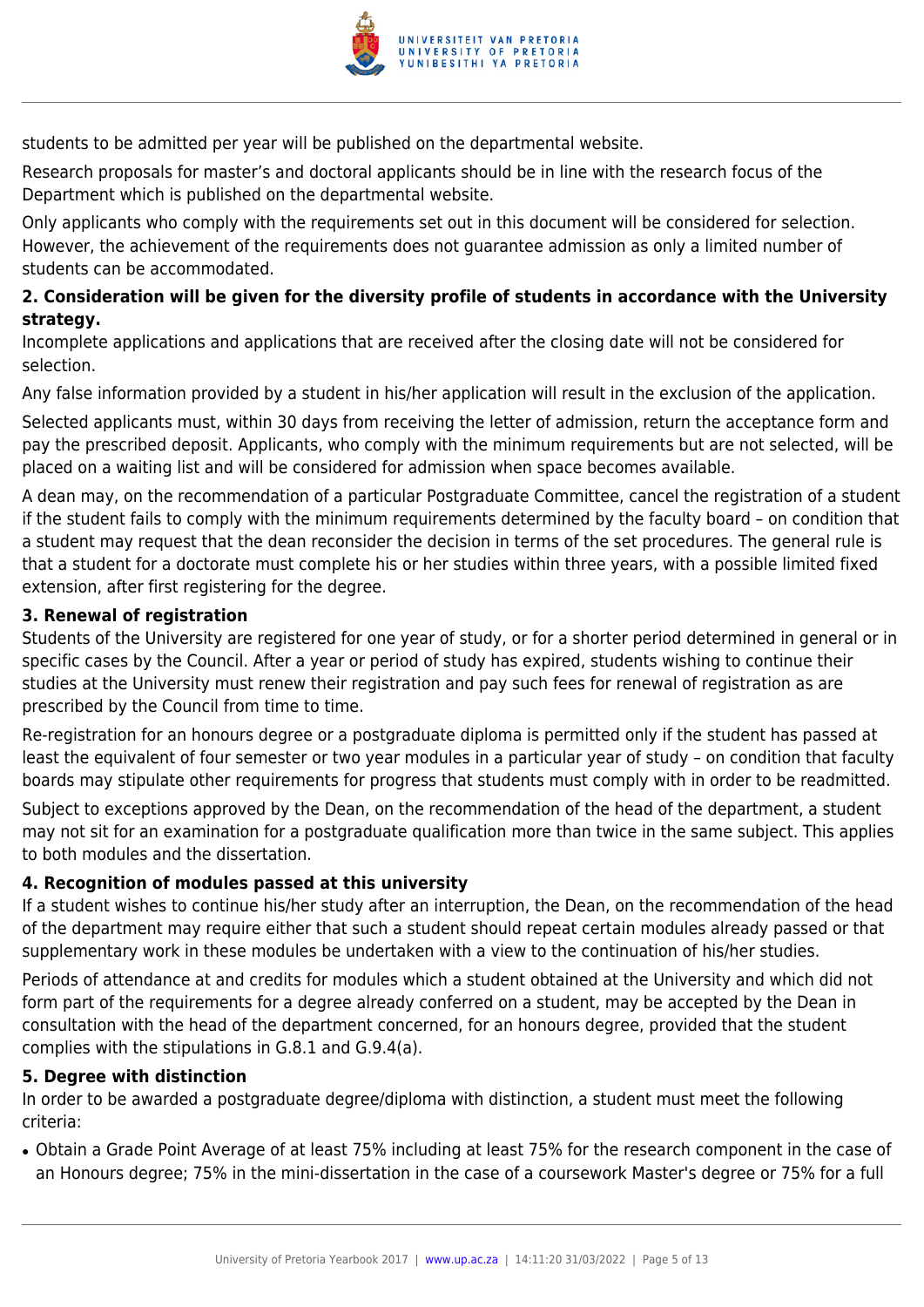

dissertation Master's degree: # and

- Complete the degree/diploma within the minimum period prescribed.
- Only the final mark of the first attempt to pass the modules or dissertation will be considered; and
- The GPA will be not be rounded up to a whole number.

Exceptional cases will be considered by the Dean.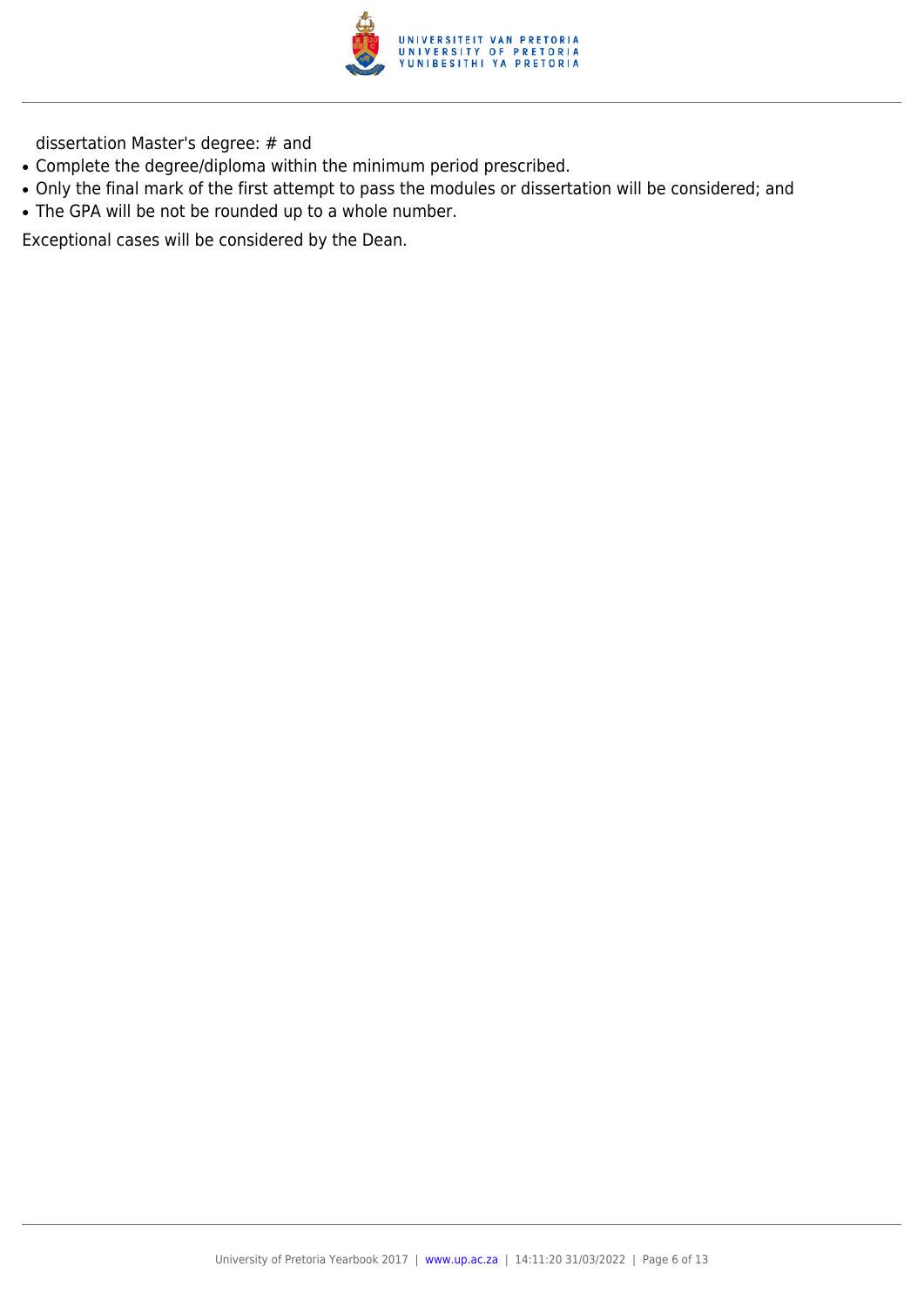

- Undergraduate Degree
- **BAdmin International Relations (07131152)**
- **BAdmin Public Management Public Administration (07131174)**
- **BAdmin Public Management (07131173)**
- **BCom (07130222)**
- **BCom Accounting Sciences (07130043)**
- **BCom Agribusiness Management (07130092)**
- **BCom Business Management (07130065)**
- **BCom Econometrics (07130012)**
- **BCom Economics (07130052)**
- **BCom Entrepreneurship (07130066)**
- **BCom Extended programme (07139923)**
- **BCom Financial Sciences (07130206)**
- **BCom Human Resource Management (07130144)**
- **BCom Informatics Information Systems (07130173)**
- **BCom Investment Management (07130205)**
- **BCom Law (07130152)**
- **BCom Marketing Management (07130162)**
- **BCom Recreation and Sports Management (07130252)**
- **BCom Statistics (07130262)**
- **BCom Supply Chain Management (07130067)**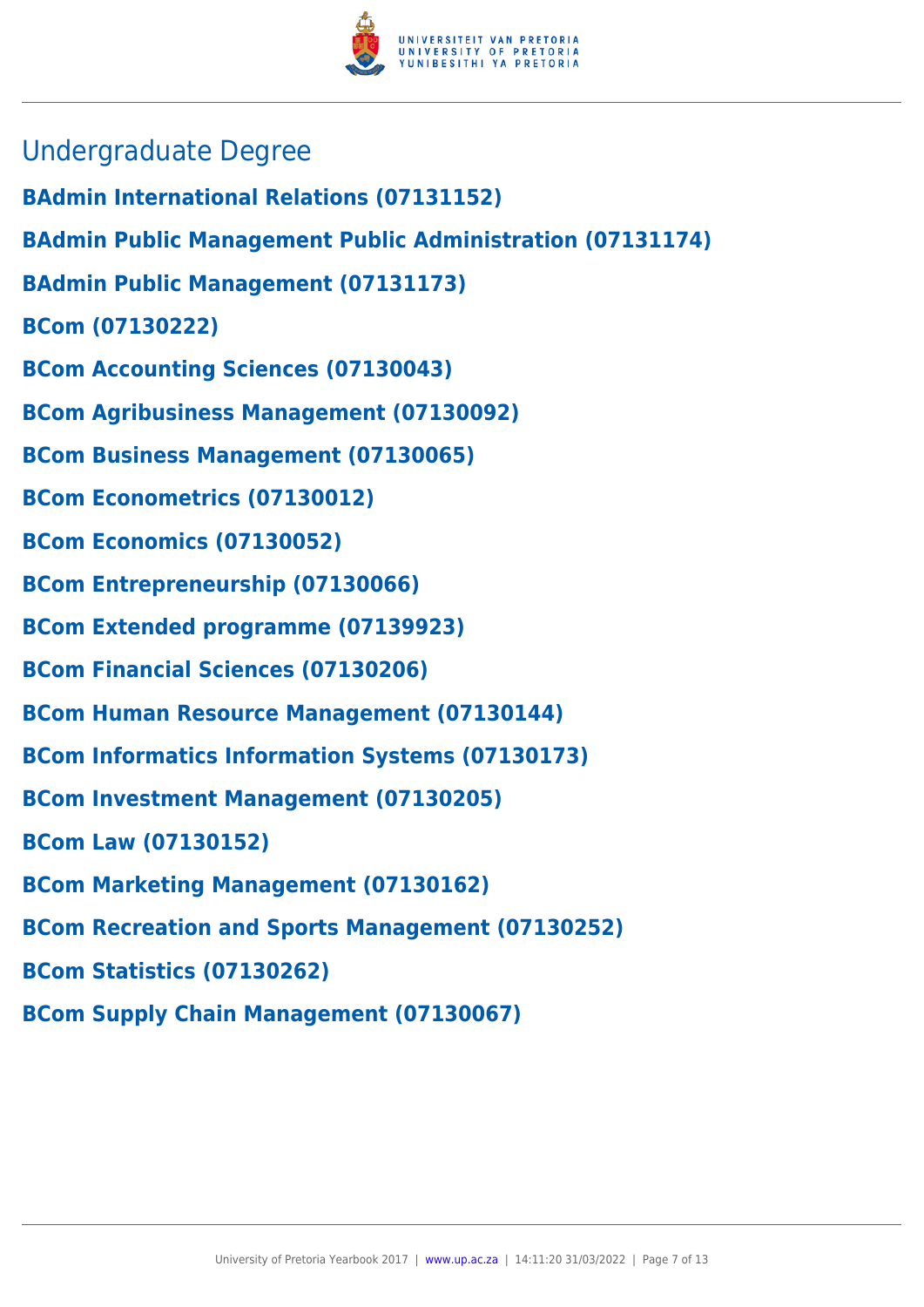

- Postgrad Diploma/Certificate
- **Certificate Theory of Accountancy (07210011)**
- **PGDip Accounting Sciences (07220036)**
- **PGDip Communication Management (07220038)**
- **PGDip Digital Innovation (07220031)**
- **PGDip Entrepreneurship (07220033)**
- **PGDip Integrated Reporting (07220032)**
- **PGDip Investigative and Forensic Accounting (07220035)**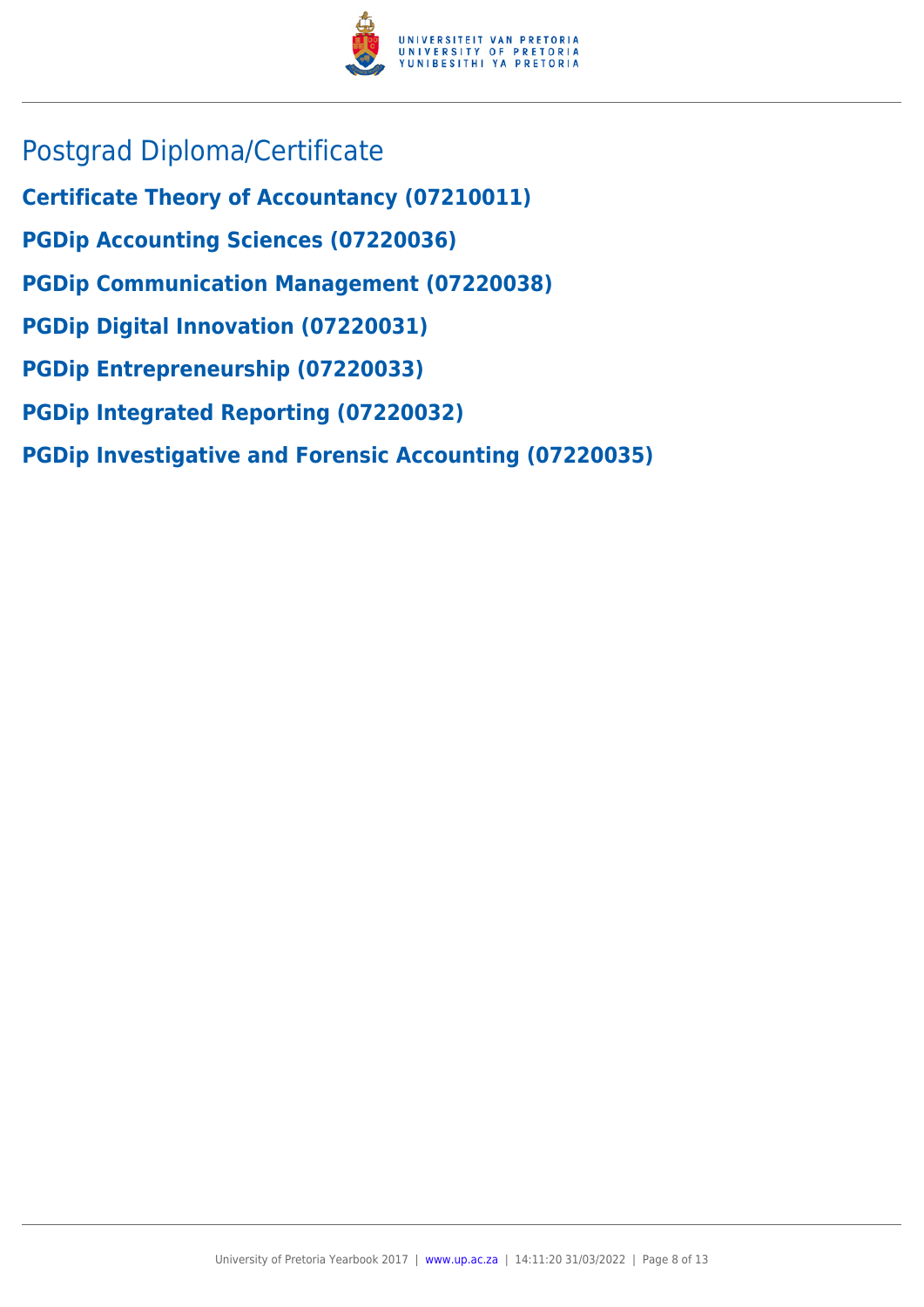

# **Honours**

- **BAdminHons Public Administration and Management (07241113)**
- **BComHons Accounting Sciences (07240044)**
- **BComHons Agricultural Economics (07240091)**
- **BComHons Business Management (07240073)**
- **BComHons Communication Management (07240282)**
- **BComHons Econometrics (07240012)**
- **BComHons Economics (07240052)**
- **BComHons Financial Management Science (07240207)**
- **BComHons Human Resources Management (07240144)**
- **BComHons Informatics (07240173)**
- **BComHons Internal Auditing (07240082)**
- **BComHons Investment Management (07240208)**
- **BComHons Marketing Management (07240162)**
- **BComHons Mathematical Statistics (07240244)**
- **BComHons Recreation and Sports Management (07240002)**
- **BComHons Statistics (07240062)**
- **BComHons Taxation (07240043)**
- **BComHons Tourism Management (07240243)**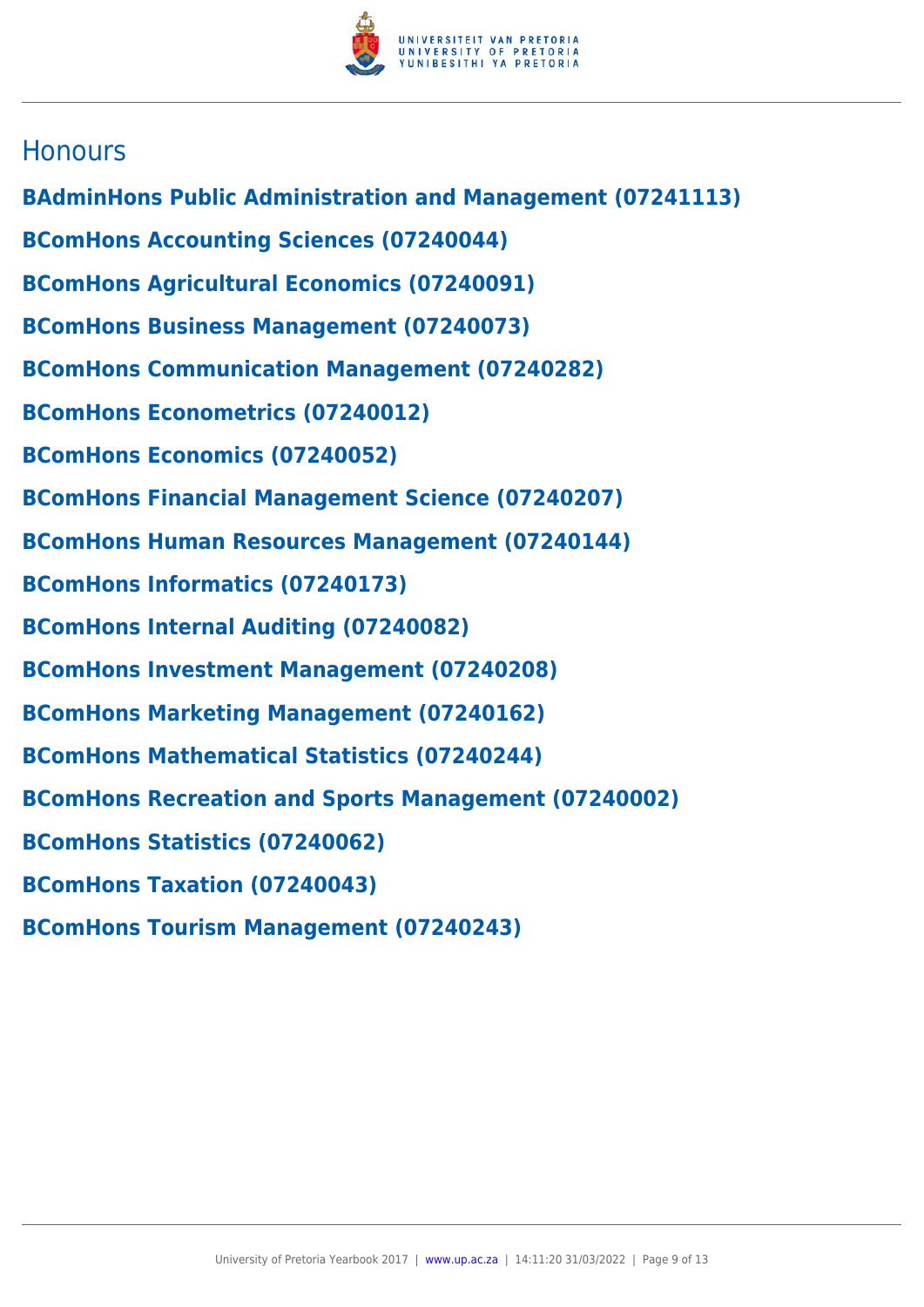

# Master's

- **MAdmin Municipal Administration (07251142)**
- **MAdmin Public Administration (07251112)**
- **MAdmin Public Management (07251172)**
- **MCom Accounting Sciences (07250044)**
- **MCom Accounting Sciences (Coursework) (07250045)**
- **MCom Agricultural Economics (07250091)**
- **MCom Auditing (07250082)**
- **MCom Business Management (07250073)**
- **MCom Communication Management (07250283)**
- **MCom Communication Management (Coursework) (07250284)**
- **MCom Econometrics (Coursework) (07250013)**
- **MCom Economics (Coursework) (07250055)**
- **MCom Financial Management Sciences (07250205)**
- **MCom Financial Management Sciences (Coursework) (07250206)**
- **MCom Human Resource Management (Coursework) (07250145)**
- **MCom Industrial Psychology (Coursework) (07250144)**
- **MCom Informatics (07250174)**
- **MCom Marketing Management (07250024)**
- **MCom Marketing Management (Coursework) (07250025)**
- **MCom Mathematical Statistics (Coursework) (07250343)**
- **MCom Statistics (07250063)**
- **MCom Statistics (Coursework) (07250064)**
- **MCom Taxation (07250184)**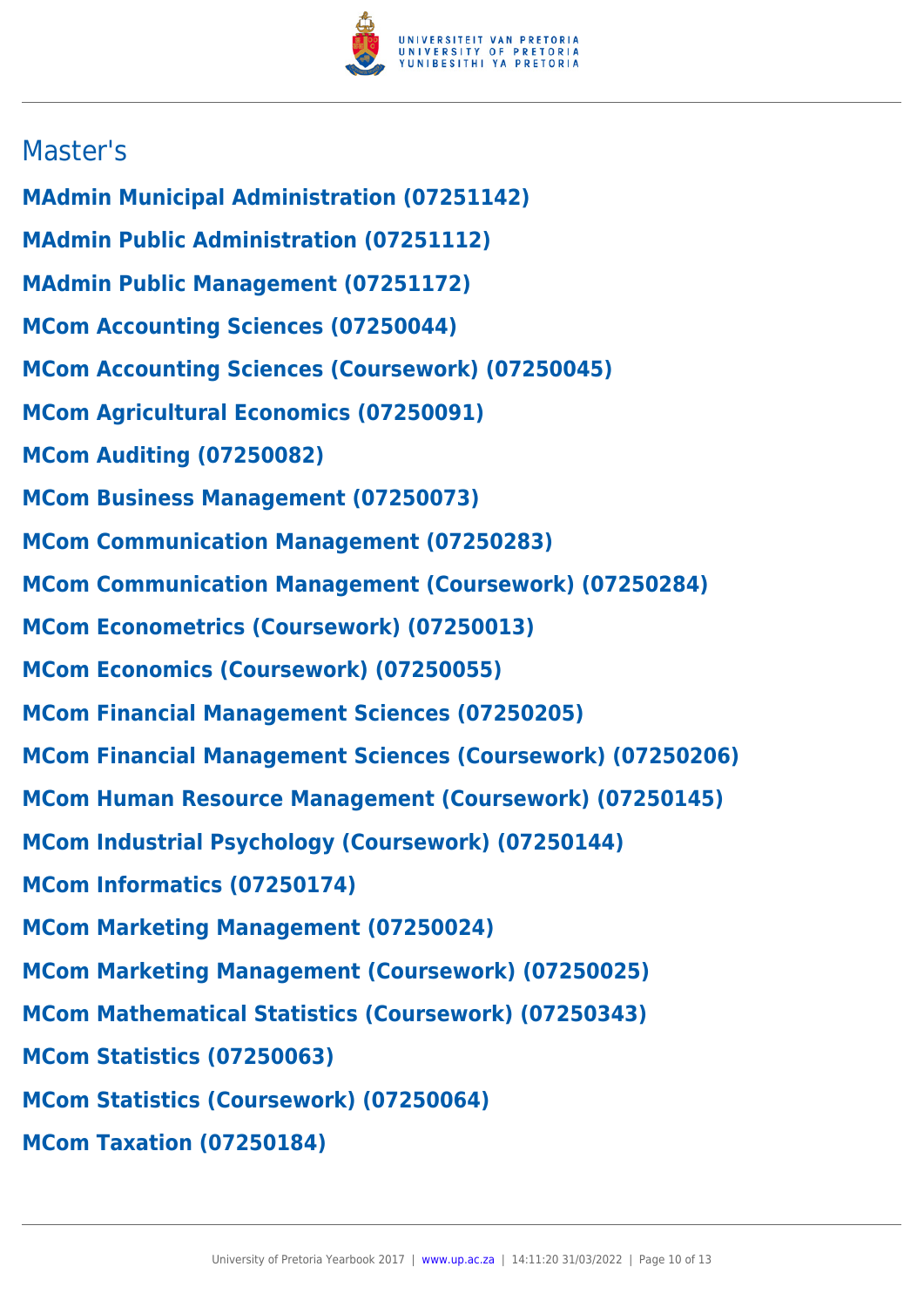

- **MCom Taxation (Coursework) (07250185)**
- **MCom Tourism Management (07250243)**
- **MPA (Coursework) (07251153)**
- **MPA Public Infrastructure Management (Coursework) (07251154)**
- **MPhil Accounting Sciences Fraud Risk Management (Coursework) (07255332)**
- **MPhil Agricultural Economics (Coursework) (07255251)**
- **MPhil Business Management Responsible Leadership (Coursework) (07255286)**
- **MPhil Business Management Supply Chain Management (Coursework) (07255285)**
- **MPhil Communication Management (07255242)**
- **MPhil Communication Management (Coursework) (07255243)**
- **MPhil Development Practice (Coursework) (07255374)**
- **MPhil Economics (Coursework) (07255171)**
- **MPhil Entrepreneurship (Coursework) (07255181)**
- **MPhil Financial Management Sciences (07255192)**
- **MPhil Human Resource Management (07255262)**
- **MPhil Internal Auditing (Coursework) (07255231)**
- **MPhil Labour Relations Management (07255101)**
- **MPhil Marketing Management Marketing Research (Coursework) (07255133)**
- **MPhil Public Policy (07255292)**
- **MPhil Taxation (Coursework) (07255141)**
- **MPhil Tourism Management (07255372)**
- **MPhil Tourism Management (Coursework) (07255373)**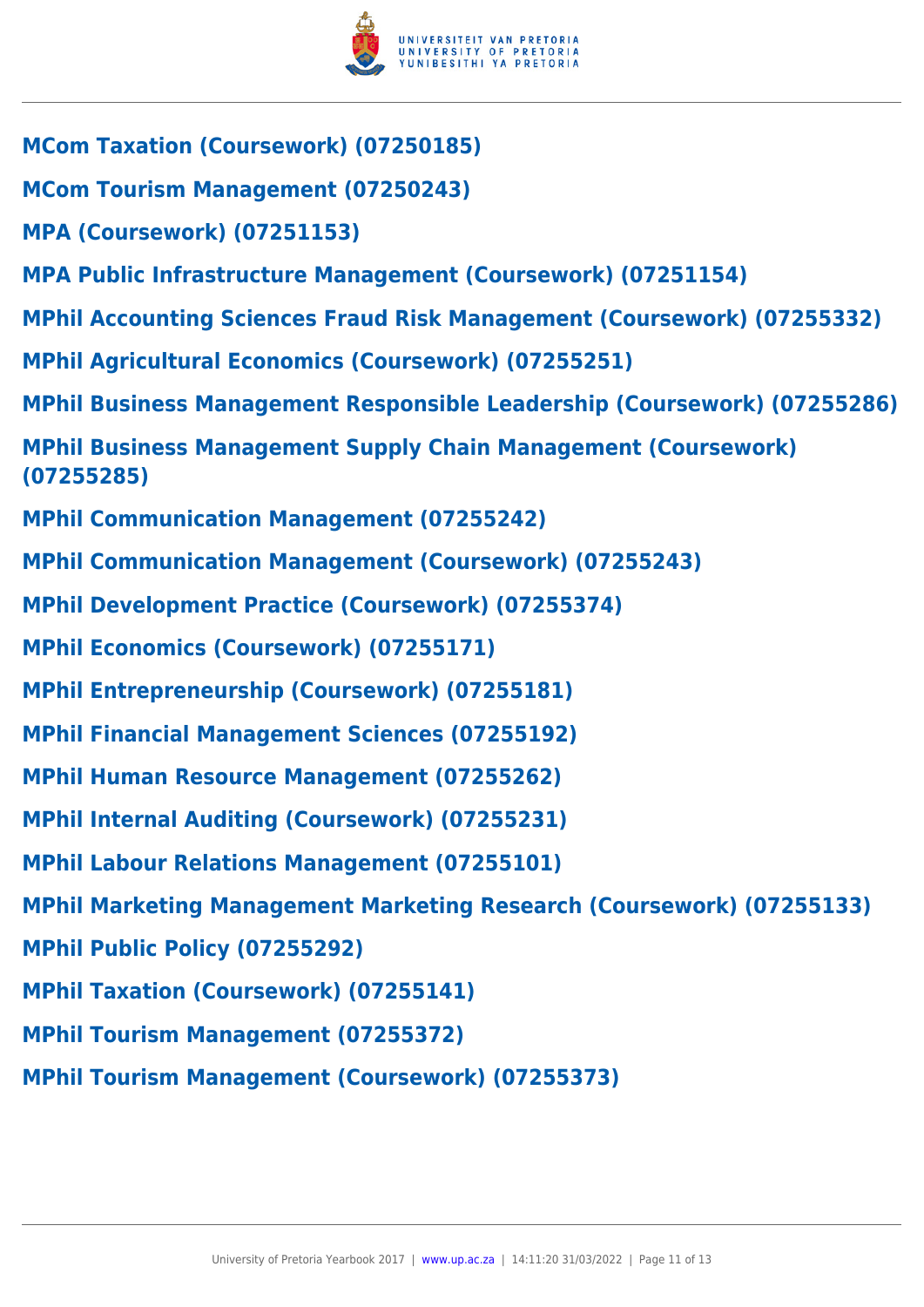

# **Doctorate**

- **DAdmin Municipal Administration (07261142)**
- **DAdmin Public Administration (07261112)**
- **DAdmin Public Management (07261172)**
- **DCom Auditing (07260082)**
- **DCom Business Management (07260073)**
- **DCom Communication Management (07260282)**
- **DCom Marketing Management (07260022)**
- **DCom Tourism Management (07260243)**
- **PhD Accounting Sciences (07267044)**
- **PhD Agricultural Economics (07267091)**
- **PhD Auditing (07267082)**
- **PhD Business Management (07267074)**
- **PhD Communication Management (07267282)**
- **PhD Economics (07267052)**
- **PhD Entrepreneurship (07267065)**
- **PhD Financial Management Sciences (07267204)**
- **PhD Fraud Risk Management (07267332)**
- **PhD Human Resource Management (07267144)**
- **PhD Industrial and Organisational Psychology (07267145)**
- **PhD Informatics (07267174)**
- **PhD Labour Relations Management (07267064)**
- **PhD Leadership (07267075)**
- **PhD Marketing Management (07267043)**